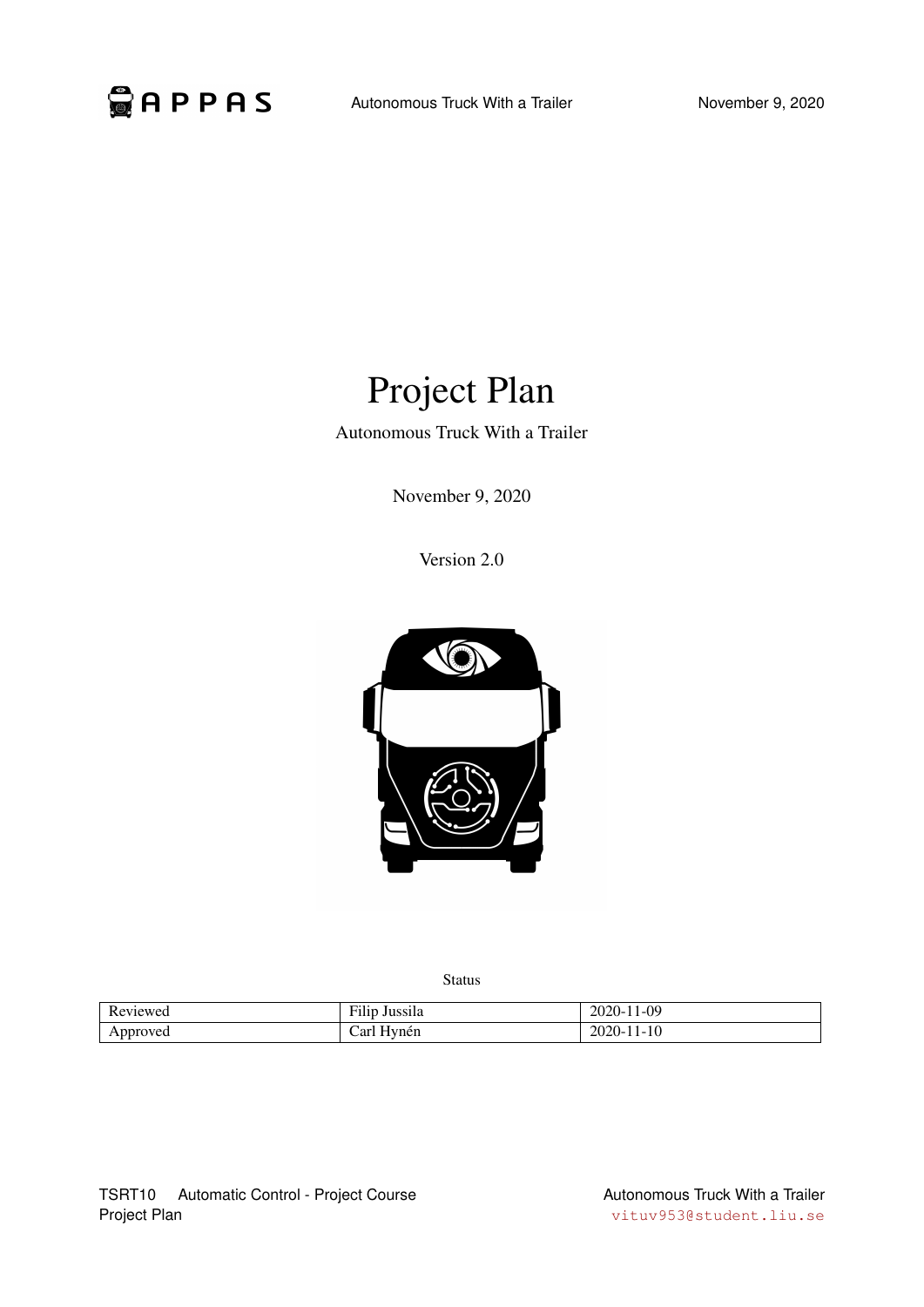

### Project Identity

| Group E-mail:                  | vituv953@student.liu.se                                                                            |
|--------------------------------|----------------------------------------------------------------------------------------------------|
| Homepage:                      | https://tsrt10.qitlab-pages.liu.se/2020/rev truck                                                  |
| Orderer:                       | Carl Hynén, Linköping University<br>Phone: +46 73-562 34 34<br>E-mail: carl.hynen@liu.se           |
| Supervisor:                    | Daniel Arnström, Linköping University<br>Phone: +46 76-831 24 09<br>E-mail: daniel.arnstrom@liu.se |
| Customer / Course Responsible: | Daniel Axehill, Linköping University<br>Phone: $+46$ 13-28 40 42<br>E-mail: daniel.axehill@liu.se  |

## Participants of the group

| <b>Name</b>          | <b>Responsibility</b>    | E-mail                            |
|----------------------|--------------------------|-----------------------------------|
| Per Antonsson        |                          | peran080@student.liu.se           |
| Edvin Bourelius      |                          | edybo949@student.liu.se           |
| <b>Gustav Erbing</b> |                          | guser450@student.liu.se           |
| Johan Gustafsson     |                          | johgu927@student.liu.se           |
| Anton Holgersson     | Information Manager (IM) | antho $223@$ student.liu.se       |
| Ofa Ismail           | Software Architect (SW)  | abdis077@student.liu.se           |
| Filip Jussila        | Document Manager (DM)    | $\text{fil}$ ju425@student.liu.se |
| Per Liljeström       | Test Leader (TL)         | perli397@student.liu.se           |
| Katherine Rajala     |                          | katra756@student.liu.se           |
| David Salomonsson    | Design Manager (DeM)     | daysa358@student.liu.se           |
| Viktor Uvesten       | Project Leader (PL)      | vituv $953$ @student.liu.se       |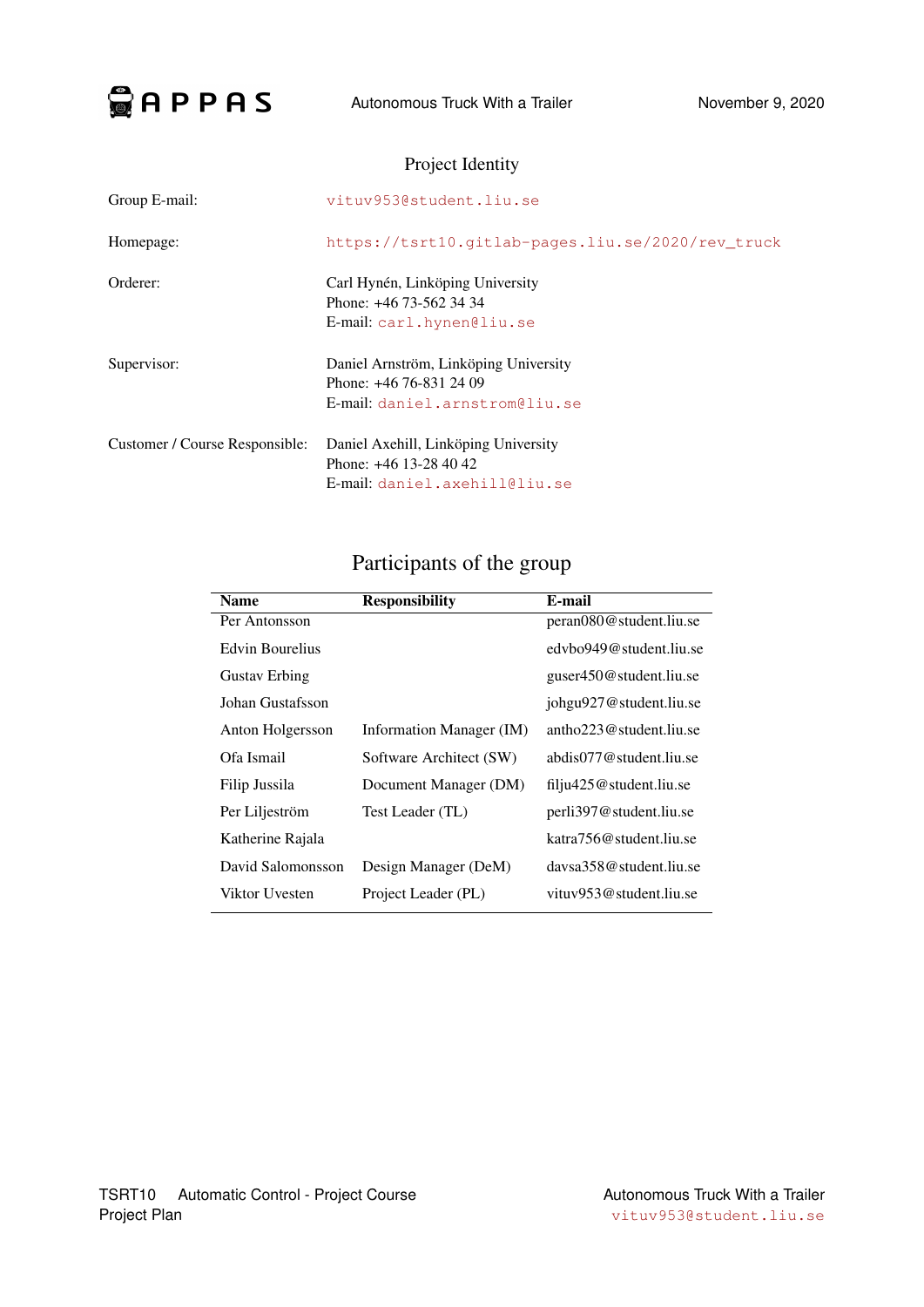

### **CONTENTS**

| 1 | General Description of the Project | 1              |
|---|------------------------------------|----------------|
|   | 1.1                                | 1              |
|   | 1.2                                | 1              |
|   | 1.3                                | 2              |
|   | $1.4^{\circ}$                      | $\overline{2}$ |
| 2 | Plan for the Project Phases        | 3              |
|   | 2.1                                | 3              |
|   | 2.2                                | 3              |
|   | 2.3                                | 3              |
| 3 | Organization Plan                  | $\overline{4}$ |
|   | 3.1                                | 4              |
|   | 3.2                                | 4              |
| 4 | Document Plan                      | 6              |
| 5 | Development Method                 | 7              |
| 6 | Report Plan                        | 7              |
| 7 | Meeting Plan                       | 7              |
| 8 | Resource Plan                      | 8              |
|   | 8.1                                | 8              |
|   | 8.2                                | 8              |
|   | 8.3                                | 8              |
| 9 | Milestones and Tollgates           | 9              |
|   | 9.1                                | 9              |
|   | 9.2                                | 9              |
|   | 10 Activities                      | 10             |
|   |                                    | 11             |
|   |                                    | 12             |
|   |                                    | 13             |
|   |                                    | 14             |
|   |                                    | 14             |
|   |                                    | 14             |
|   | 11 Timetable                       | 15             |
|   | 12 Quality Plan                    | 15             |
|   |                                    | 15             |
|   |                                    | 15             |
|   | 13 Risk Analysis                   | 15             |
|   | 14 Priorities                      | 15             |
|   | 15 Project Closing                 | 16             |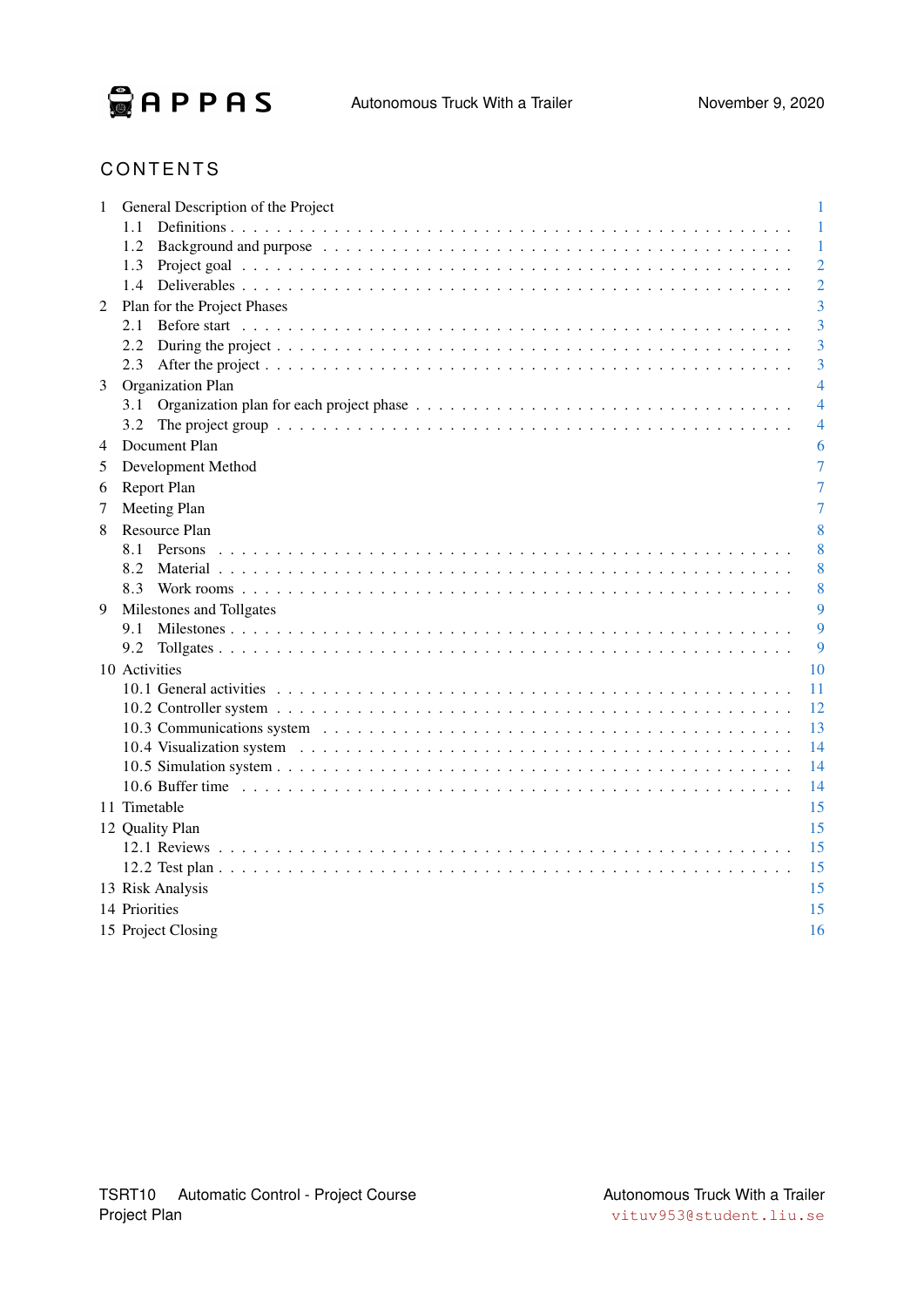

### DOCUMENT HISTORY

| Version | Date             | <b>Changes made</b>                                | <b>Made by</b> | <b>Reviewer</b> |
|---------|------------------|----------------------------------------------------|----------------|-----------------|
| 0.1     | 2020-09-17       | First draft                                        | Project Group  | Ofa Ismail      |
| 0.2     | 2020-09-21       | Clarified activities and made new time estimations | Project Group  | Filip Jussila   |
| 1.0     | 2020-10-01       | Small changes made on behalf of the orderer        | Project Group  | Filip Jussila   |
| 2.0     | $2020 - 11 - 09$ | Final draft                                        | Project Group  | Filip Jussila   |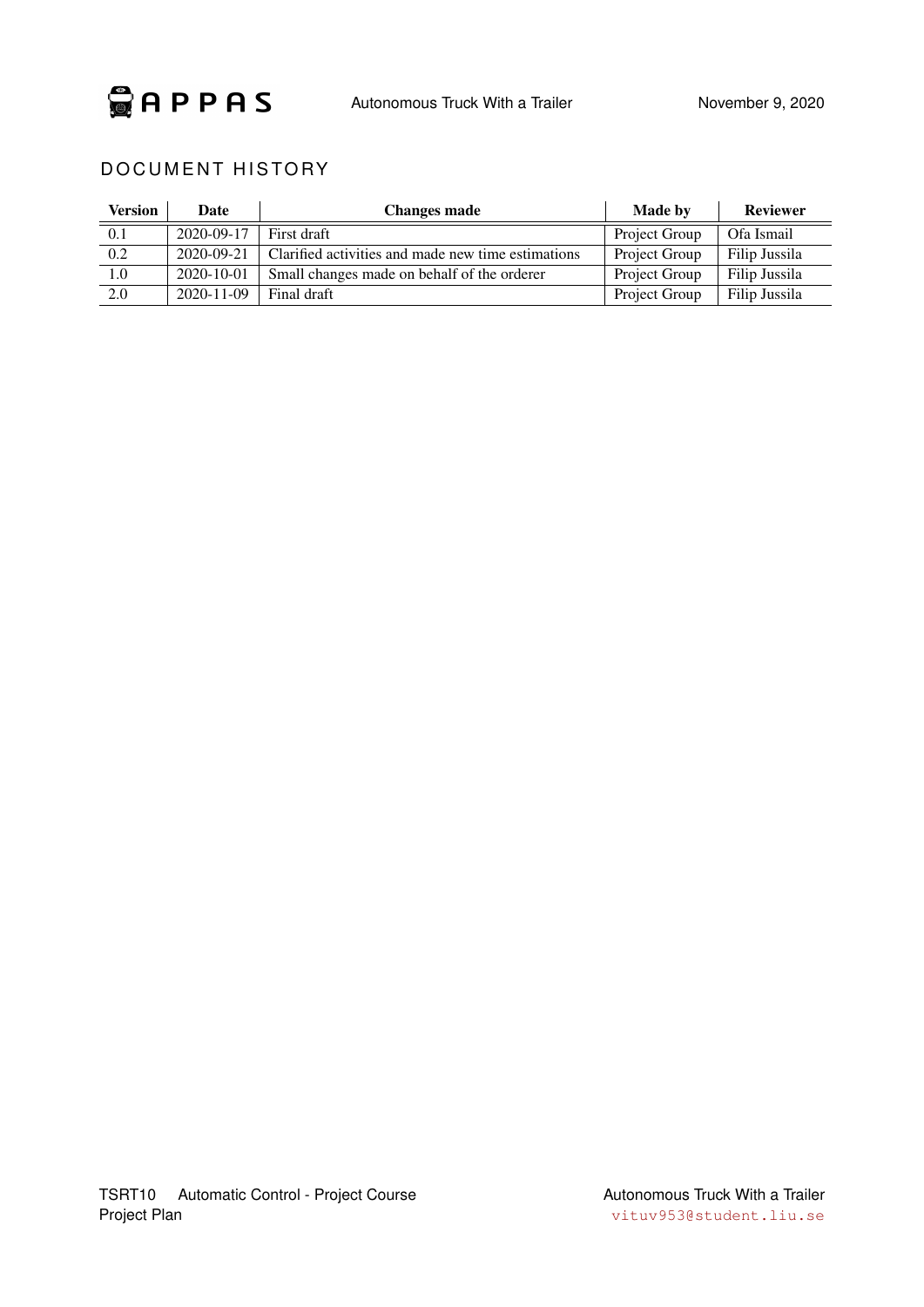### <span id="page-4-0"></span>1 GENERAL DESCRIPTION OF THE PROJECT

In this section the project purpose and goals are described as well as the deliveries throughout the course of the project.

### <span id="page-4-1"></span>**1.1 Definitions**

Below are some terms and abbreviations defined and explained.

- APPAS The name of the product developed during the project. It stands for Autonomous Path Planning & Parking Assistance System.
- Git Distributed version control system used for software.
- MPC Model Predictive Control, optimization based control method used to control a process while satisfying a set of constrains.
- **QualiSys** Positioning system used in Visionen.
- ROS Robotic Operative System, an open source software library which simplifies writing modular code for robotic applications.
- **RPi** Raspberry Pi, a small single-board computer.
- TG Tollgate.
- Visionen A research arena for robotics applications at Linköping University.

#### <span id="page-4-2"></span>**1.2 Background and purpose**

The increasing number of autonomous applications in our society give rise to the need of a good research and teaching platform for autonomous vehicles [\[1\]](#page-20-0). A relevant research object would be an autonomous truck with a trailer capable of following a path, forward and backwards. The main reason for this choice is because of the difficult task of reversing a truck with a trailer.

The project group from the previous year created a reversing aid system for the autonomous LEGO truck with a trailer. The purpose of this year's project is to improve the already existing reversing aid system with an implementation of an MPC controller which will communicate with the LEGO EV3 unit using an RPi. The autonomous LEGO truck is a system which displays the possibilities with automatic control for students at Linköping University. It is therefore important that the visualization of the system is done properly.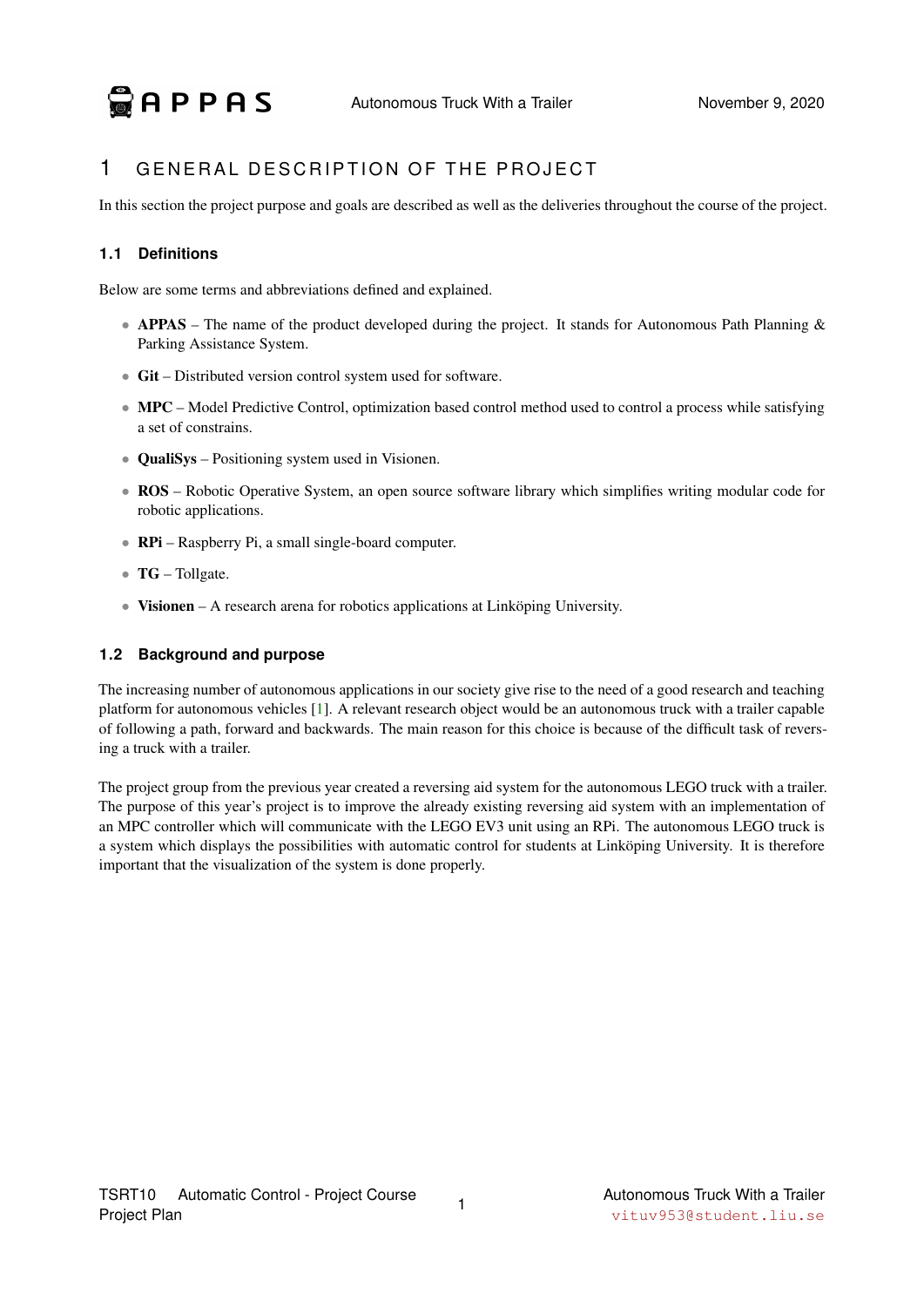

### <span id="page-5-0"></span>**1.3 Project goal**

The long-term goal of the Autonomous Truck project is to create a platform for research and teaching on autonomous vehicles at Linköping University.

This year, the focus is to implement an MPC controller to the already existing system to improve its control and robust performance when driving forward and backward. Also an installation of an RPi on the LEGO truck will be conducted which will enable the truck to operate without an external computer.

#### <span id="page-5-1"></span>**1.4 Deliverables**

<span id="page-5-2"></span>In Table [1](#page-5-2) are all the deliveries that are needed for the project listed.

| Date             | Delivery                                   | Version       |
|------------------|--------------------------------------------|---------------|
| 2020-09-23       | Requirement specification                  | Final version |
| 2020-09-23       | Project plan                               | Final version |
| 2020-09-23       | Time plan                                  | Final version |
| 2020-09-23       | Design specification                       | First draft   |
| 2020-09-23       | Oral presentation of the system            |               |
| 2020-10-06       | Design specification                       | Final version |
| 2020-10-06       | Test plan                                  | Final version |
| 2020-10-29       | All subsystems individually tested         |               |
| $2020 - 12 - 01$ | Fully functional system                    |               |
| $2020 - 12 - 01$ | Test protocol                              | Final version |
| $2020 - 12 - 01$ | User manual                                | Final version |
| 2020-12-01       | Presentation of all fulfilled requirements |               |
| 2020-12-14       | Technical report                           | Final version |
| $2020 - 12 - 14$ | After study                                | Final version |
| 2020-12-14       | Poster presentation                        |               |
| 2020-12-14       | Movie and website of the project           |               |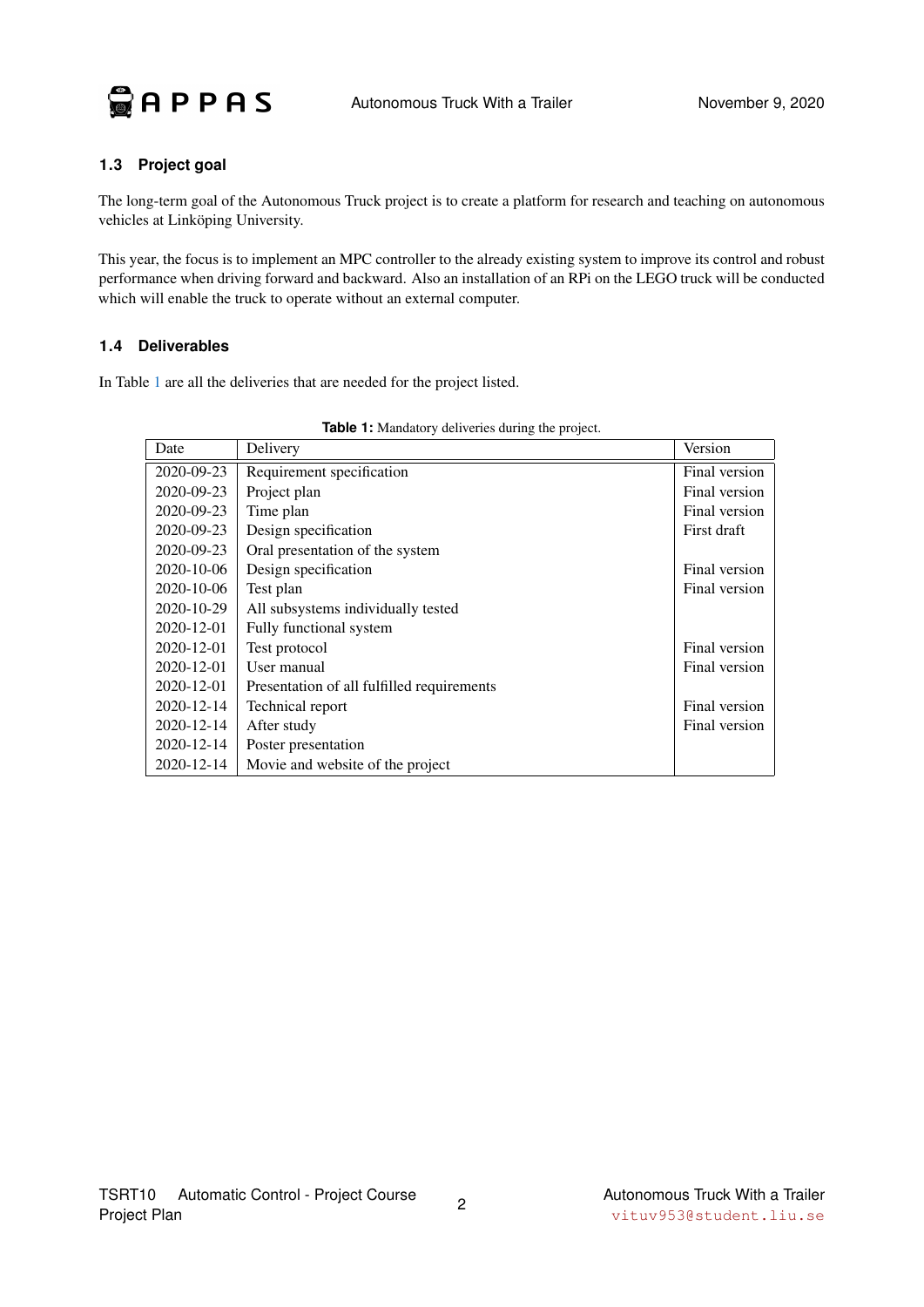### <span id="page-6-0"></span>2 PLAN FOR THE PROJECT PHASES

In this section are all the phases during this project described.

### <span id="page-6-1"></span>**2.1 Before start**

In this phase, it is decided how the project should be carried out. A requirement specification and project plan is written. The activities are written so that the requirements listed in the requirement specification can be fulfilled. They're also written in a way that makes it easy to distribute time between the requirements.

### <span id="page-6-2"></span>**2.2 During the project**

In this phase, most of the activities listed in this document are performed. As many of the requirements listed in the requirement specification as possible should be fulfilled. The requirements that are not fulfilled must be renegotiated with the orderer.

### <span id="page-6-3"></span>**2.3 After the project**

The result of the project will be presented both orally and written via a presentation, project conference, technical documentation and a user manual. Furthermore, results are also presented on a web page created by the project group. An after study will also be made by each student.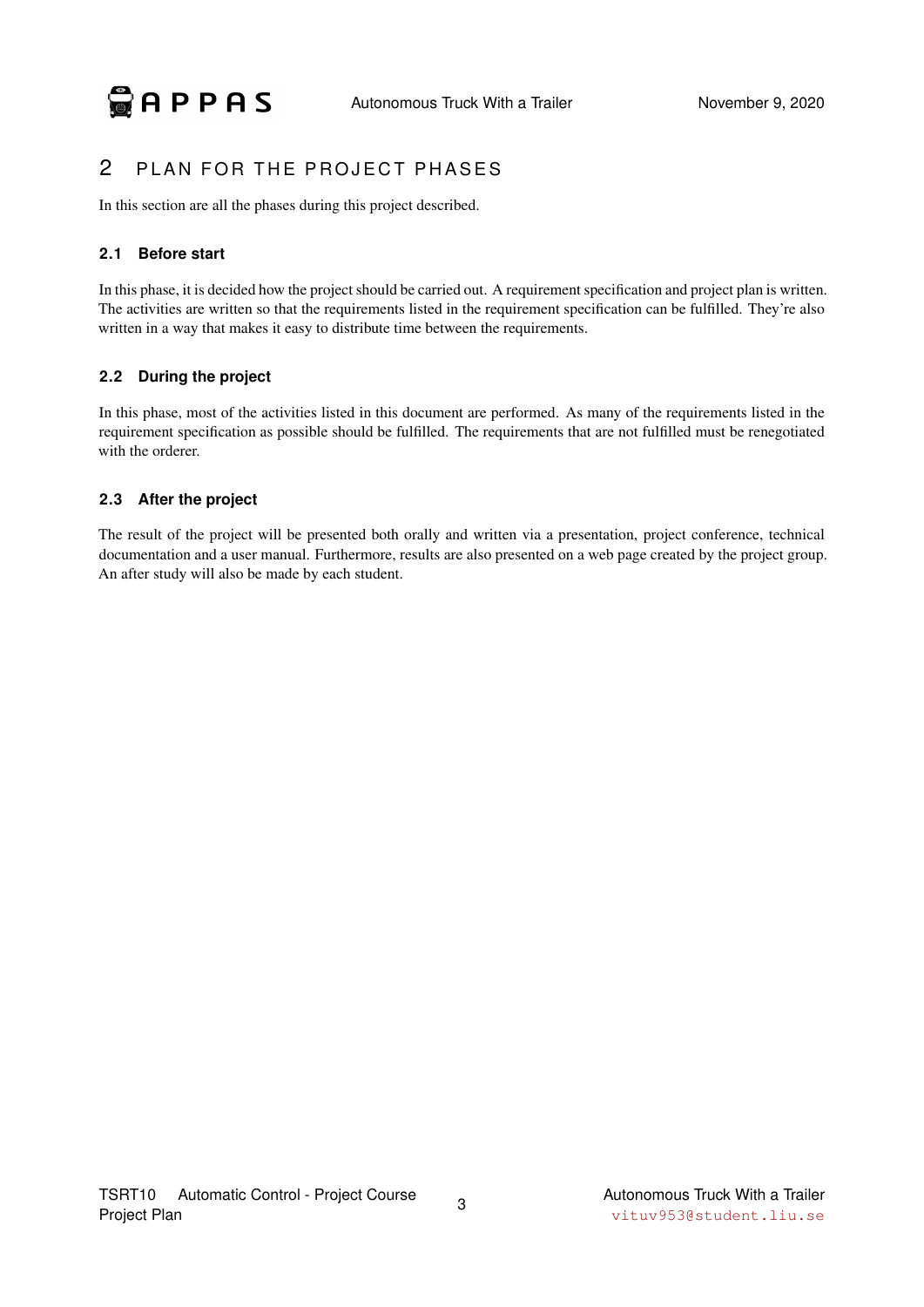### <span id="page-7-0"></span>3 ORGANIZATION PLAN

This section will describe the different roles within the organization associated to this project.

#### <span id="page-7-1"></span>**3.1 Organization plan for each project phase**

<span id="page-7-3"></span>In Figure [1](#page-7-3) is a schematic picture of how all parts in the project will communicate with each other presented.



**Figure 1:** Organization of the project.

### <span id="page-7-2"></span>**3.2 The project group**

The different roles within this project and which responsibilities they each have is described in this section.

### **3.2.1** *Project leader*

The project leader (PL) is responsible to assure that the project's goals are reached. The communication between the project group and the orderer as well as with the customer is also done through the PL. The PL also ensures that the project is moving forward according to the project plan. Finally the PL is responsible for that the project meetings have an agenda and will also lead these meetings.

### **3.2.2** *Document manager*

The document manager is responsible for that all the required documents are available for the whole project group and that these will be produced in time for all deadlines. Furthermore, the document manager should also ensure that the documents produced are version controlled.

### **3.2.3** *Information manager*

The information manager is in charge of that the website, the short movie and poster is executed correctly according to the project plan.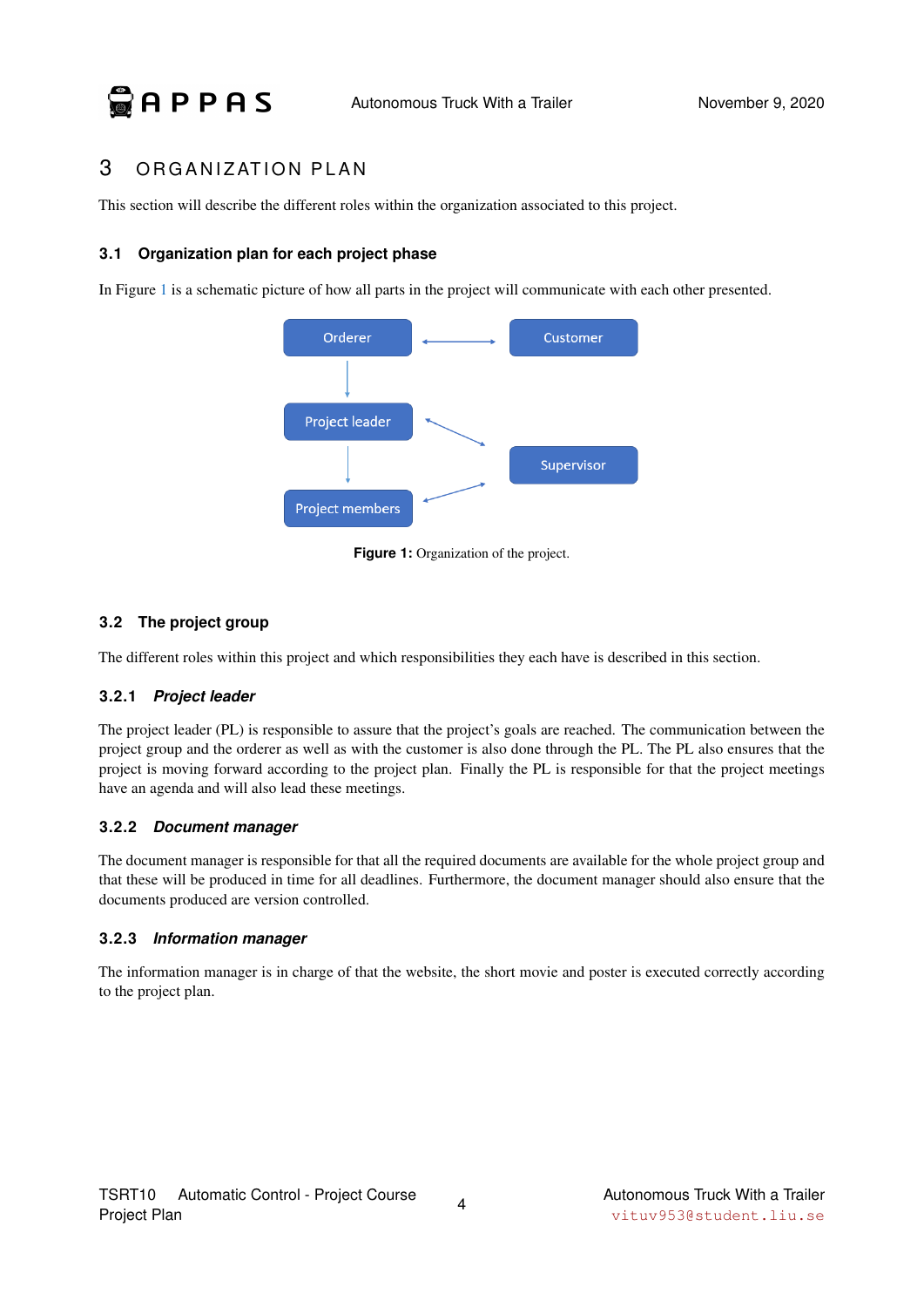

#### **3.2.4** *Design manager*

The design manager is responsible for the overall design of the system and is therefore the person who is in charge of making the major decisions made about the design. The design manager should also set up guidelines for the design and communicate with the persons responsible for each component.

#### **3.2.5** *Software architect*

The software architect is responsible that the new implemented code follows the defined standard which the project uses and that the version control is used efficiently.

#### **3.2.6** *Test leader*

The test leader is responsible for planning all the tests that will be performed and is also responsible for test protocol and test plan.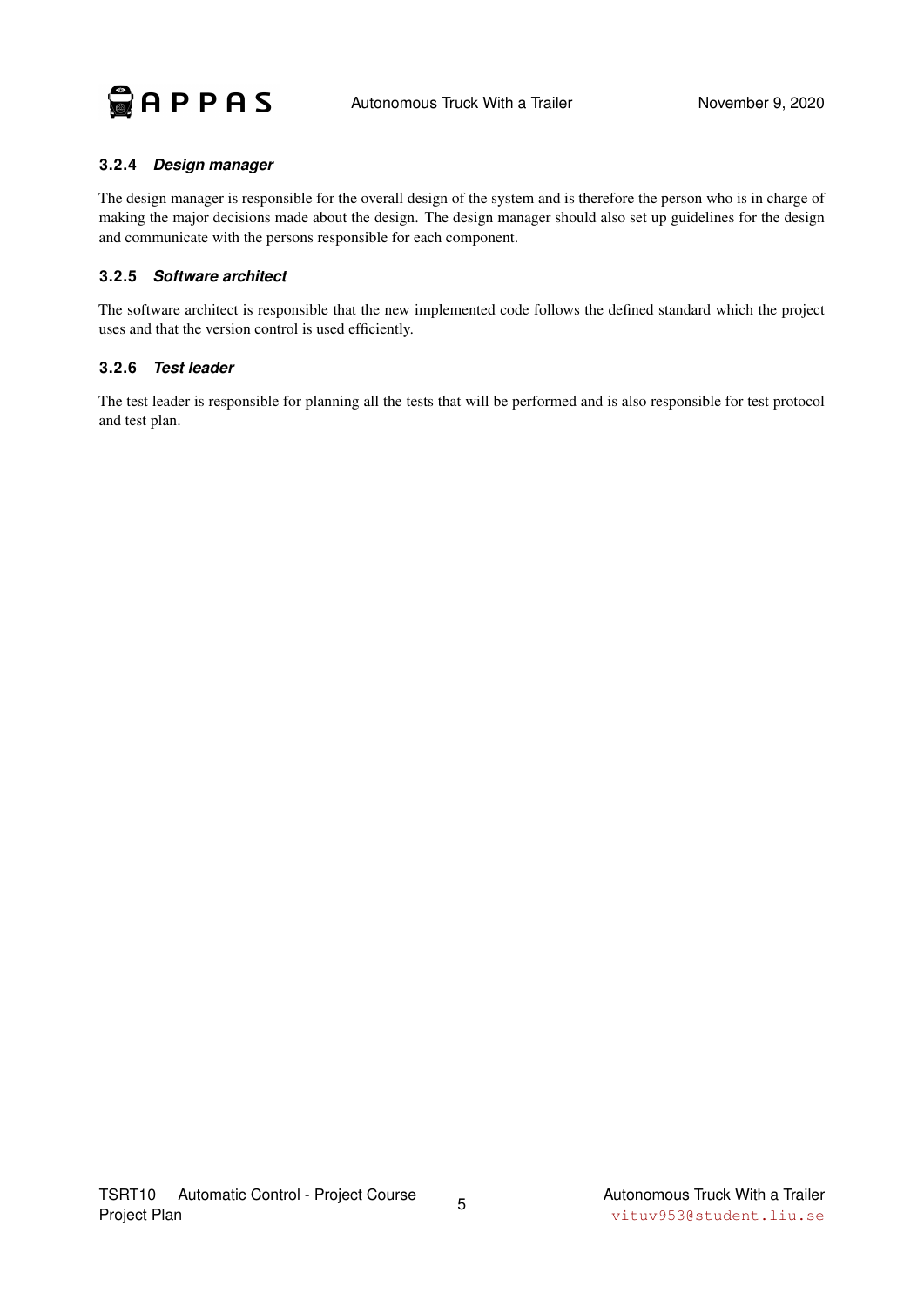**APPAS** Autonomous Truck With a Trailer November 9, 2020

### <span id="page-9-0"></span>4 DOCUMENT PLAN

Table [2](#page-9-1) lists all documents that shall be produced during the project, where the different targets for these documents are the project group (PG), orderer (O) and customer (C).

<span id="page-9-1"></span>

| Document             | Language | Aim                                                               | Target       | Ready      |
|----------------------|----------|-------------------------------------------------------------------|--------------|------------|
| Project plan         | English  | Formulates how the work during the                                | PG, O        | 2020-09-22 |
|                      |          | project is organized, including milestones                        |              |            |
|                      |          | and deliveries.                                                   |              |            |
| Requirement specifi- | English  | Describes the different requirements of the                       | PG, O,       | 2020-09-22 |
| cation               |          | product which has to be fulfilled by the                          | $\mathsf{C}$ |            |
|                      |          | project group.                                                    |              |            |
| Time plan            | English  | Specifies how the resources shall be dis-                         | PG, O        | 2020-09-22 |
|                      |          | tributed between the activities.                                  |              |            |
| Design specification | English  | It will contain an thorough overview of the                       | PG, O        | 2020-10-06 |
|                      |          | whole system and also of the three subsys-                        |              |            |
|                      |          | tems.                                                             |              |            |
| Test plan            | English  | Describes the tests that are supposed to be                       | $\mathbf{O}$ | 2020-10-06 |
|                      |          | performed and the requirements they are                           |              |            |
| Test protocol        | English  | suppose to fulfill.<br>A protocol which present a list of all the | $\mathbf{O}$ | 2020-12-01 |
|                      |          | tests which were made and the requirement                         |              |            |
|                      |          | they fulfilled.                                                   |              |            |
| User manual          | English  | Describes how the end product should be                           | $\mathbf C$  | 2020-12-01 |
|                      |          | used.                                                             |              |            |
| Technical documen-   | English  | A documentation that will contain all the                         | $\mathbf{O}$ | 2020-12-14 |
| tation               |          | technical results during the project.                             |              |            |
| After study          | English  | A reflection of what went well during the                         | $\mathbf{O}$ | 2020-12-14 |
|                      |          | project and what could be improved in fu-                         |              |            |
|                      |          | ture work.                                                        |              |            |
| Poster presentation  | English  | A poster which will summarize the whole                           | $\mathbf C$  | 2020-12-14 |
|                      |          | project, mainly the results and conclusion.                       |              |            |
| Web page             | English  | A web page that will present the project                          | $\mathbf C$  | 2020-12-14 |
|                      |          | and contain all the relevant documents.                           |              |            |
| Movie                | English  | A short movie presenting the final system                         | $\mathbf C$  | 2020-12-14 |
|                      |          | and how it works.                                                 |              |            |
| Meeting minutes      | English  | The agenda of each meeting which also                             | PG, O        | Continues  |
|                      |          | contains the notes during the meeting.                            |              | reported   |
| Time report          | Swedish  | An accurate time report which will present                        | PG, O        | Continues  |
|                      |          | how much time each project member has                             |              | reported   |
|                      |          | spent on the different activities each week.                      |              |            |
| Status report        | Swedish  | Report of what each member have done                              | O, PG,       | Continues  |
|                      |          | during the week.                                                  | ${\bf C}$    | reported   |

| <b>Table 2:</b> Documents to be produced during the course of the project. |  |
|----------------------------------------------------------------------------|--|
|----------------------------------------------------------------------------|--|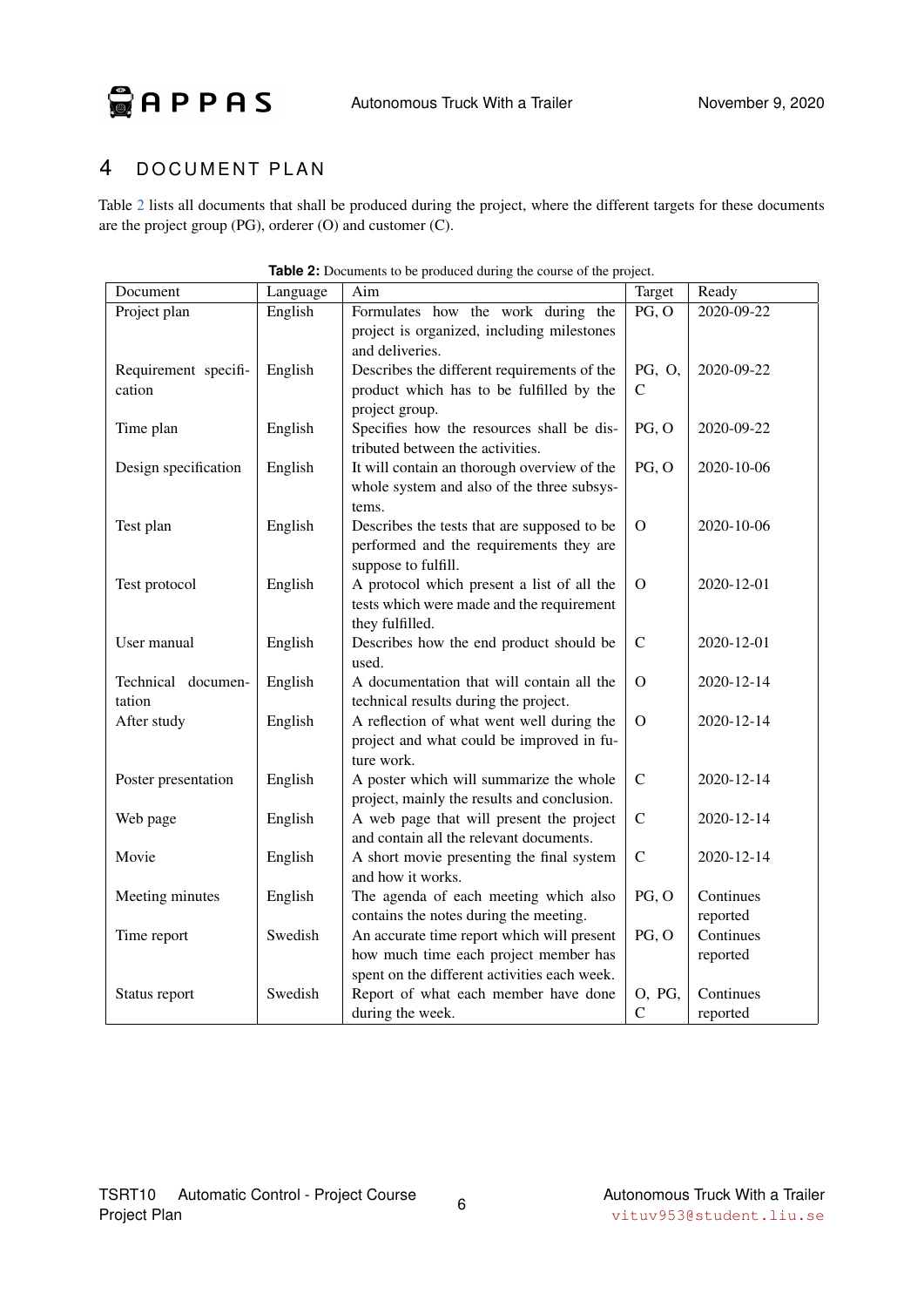### <span id="page-10-0"></span>5 DEVELOPMENT METHOD

The project group will be divided into smaller groups which will be responsible for a certain subsystem. Each group will choose one person to be the component manager which is responsible for the communication with the design manager to ensure that the group's work is aligned with the design plan.

### <span id="page-10-1"></span>6 REPORT PLAN

Every Sunday at 18.00, the project manager shall send the time report to the orderer. The time report shall contain all the hours that were spent during the week from each group member and also specify at which certain activities the time were spent.

### <span id="page-10-2"></span>7 MEETING PLAN

There is one mandatory meeting for the whole group each Monday at 15.15-17.00. The PL will set the agenda for the meeting and publish it on Microsoft Teams at least one night before the meeting. The group members are supposed to read the agenda of the meeting and be well prepared for the meeting. The secretary shall rotate between each meeting in alphabetical order. Since the meetings are mandatory the individual that is not able to attend in person must attend via a digital portal. The agenda and notes that were taken during the meeting will be stored in Microsoft Teams. If an additional meeting has to be held the PL invites all the group members through the communication channel in Slack.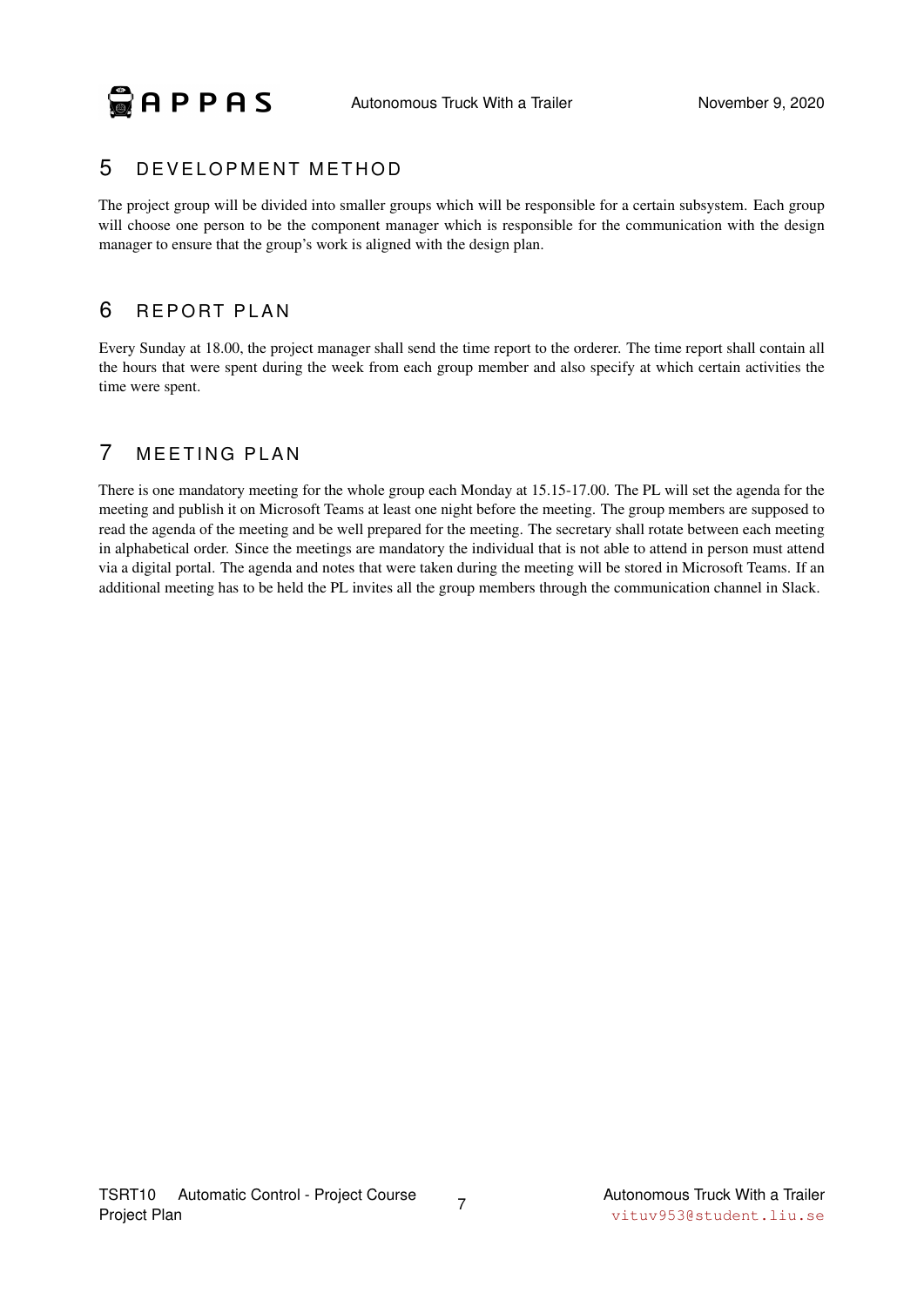### <span id="page-11-0"></span>8 RESOURCE PLAN

The resources available in this project are 2640 hours of work, the hardware, software and the different work rooms. These resources are described below in the following subsections.

### <span id="page-11-1"></span>**8.1 Persons**

The project group consist of eleven students, seven with background in electrical engineering and four with background in mechanical engineering. Each student is supposed to spend 240 hours of work during this project. The group is also entitled to 40 hours of guidance from a supervisor.

### <span id="page-11-2"></span>**8.2 Material**

The different types of hardware that will be used during this project are the following:

- LEGO EV3 unit
- LEGO truck
- Linux computer running ROS
- Raspberry Pi
- Projector for map visualization
- A battery pack for powering the RPi

### <span id="page-11-3"></span>**8.3 Work rooms**

The project group is entitled to a closed project room which only the project group has access to during the project. The project group has also access to Visionen to perform their tests.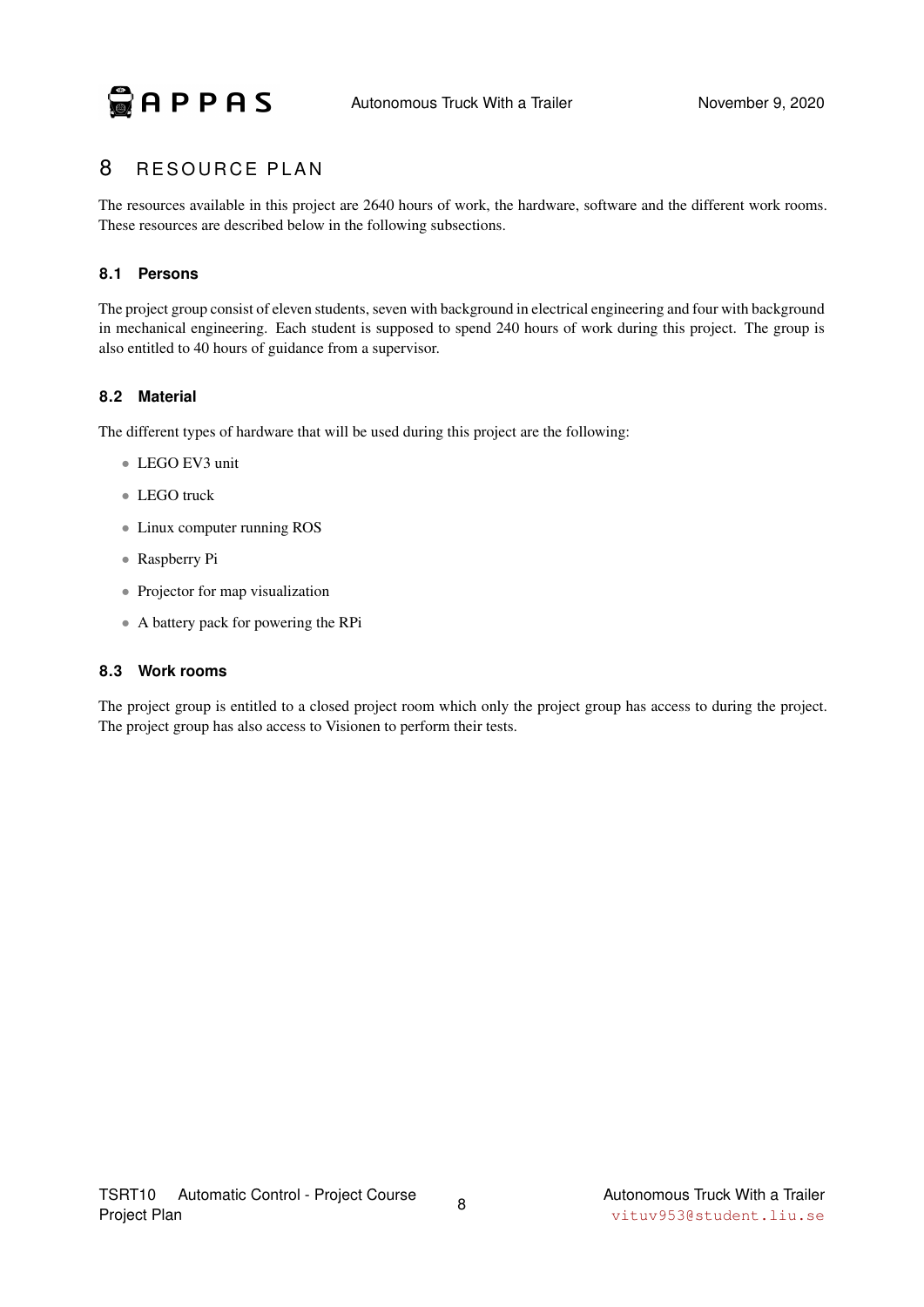### <span id="page-12-0"></span>9 MILESTONES AND TOLLGATES

During the project the project group will present results at specific dates in form of tollgates. To achieve this, several milestones have been decided upon as guidance.

### <span id="page-12-1"></span>**9.1 Milestones**

<span id="page-12-3"></span>The project group have decided on several milestones listed in Table [3.](#page-12-3)

**Table 3:** Milestones of the project.

| Milestone      | Description                                                                           | Date             |
|----------------|---------------------------------------------------------------------------------------|------------------|
|                | ROS hosted on RPi.                                                                    | 2020-10-09       |
|                | All subsystems should be able to communicate with each other.                         | 2020-11-06       |
|                | The truck should be able to complete a mission generated by the motion planner in the | $2020 - 11 - 10$ |
|                | simulation environment.                                                               |                  |
| $\overline{4}$ | The truck should be able to complete a mission generated by the motion planner in     | 2020-11-27       |
|                | Visionen.                                                                             |                  |

### <span id="page-12-2"></span>**9.2 Tollgates**

<span id="page-12-4"></span>In Table [4](#page-12-4) are the tollgates together with delivery dates presented.

|  | Table 4: Tollgates of the project. |  |  |
|--|------------------------------------|--|--|
|--|------------------------------------|--|--|

| N <sub>o</sub> | Description                                                                  | Approved by | Date       |
|----------------|------------------------------------------------------------------------------|-------------|------------|
| -1             | Approval of the requirement specification, decision to start the preparation | Orderer     | 2020-09-01 |
|                | phase.                                                                       |             |            |
| 2              | Approval of the project planning and the requirement specification, deci-    | Orderer     | 2020-09-22 |
|                | sion to start the execution phase.                                           |             |            |
| 3              | Approval of the design specification and the test plan, decision to continue | Orderer     | 2020-10-06 |
|                | the execution phase.                                                         |             |            |
| $\overline{4}$ | All subsystems should be individually tested in simulation or in Visionen.   | Orderer     | 2020-10-29 |
| 5              | Fully functional system, user manual, test protocol and a presentation       | Orderer     | 2020-12-01 |
|                | where it is shown that the requirements are fulfilled.                       |             |            |
| 6              | Approval of the technical report, after study, movie, poster presentation    | Orderer     | 2020-12-14 |
|                | and a website describing the project.                                        |             |            |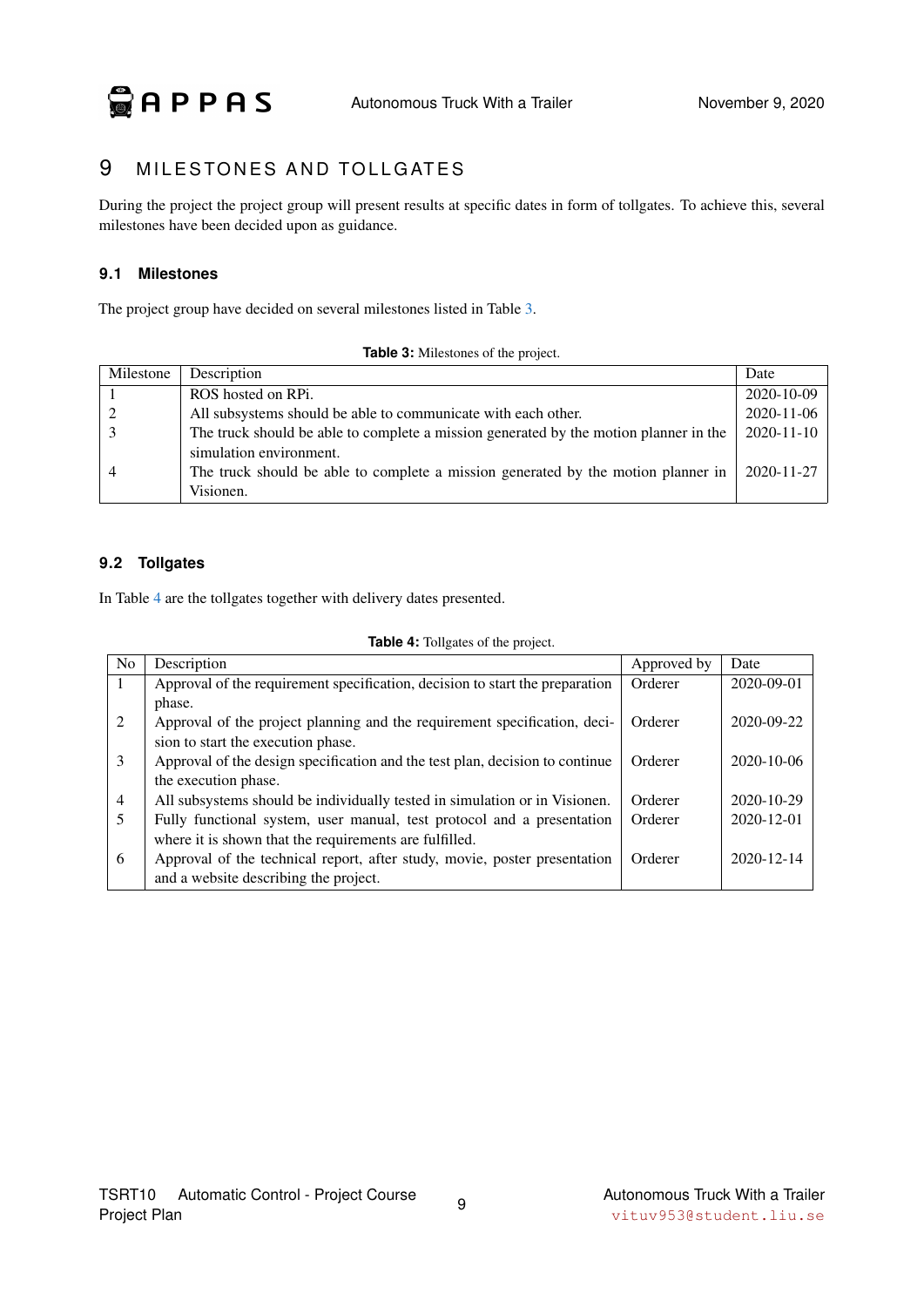

### <span id="page-13-0"></span>10 ACTIVITIES

The activities will have the format shown in Table [5.](#page-13-1) Each activity will have a unique number followed by the name of the activity. It will have a short description and be denoted with a dependency if it is dependent on another activity. The time is estimated and displayed in hours.

<span id="page-13-1"></span>

| N <sub>o</sub>            | Activity        | Description                | Dep       | Time |
|---------------------------|-----------------|----------------------------|-----------|------|
| $\mathbf{v}$<br>$\Lambda$ | Activity name 1 | Description of activity 1. |           | 50 h |
| X <sub>2</sub>            | Activity name 2 | Description of activity 2. | $\Lambda$ | 25 l |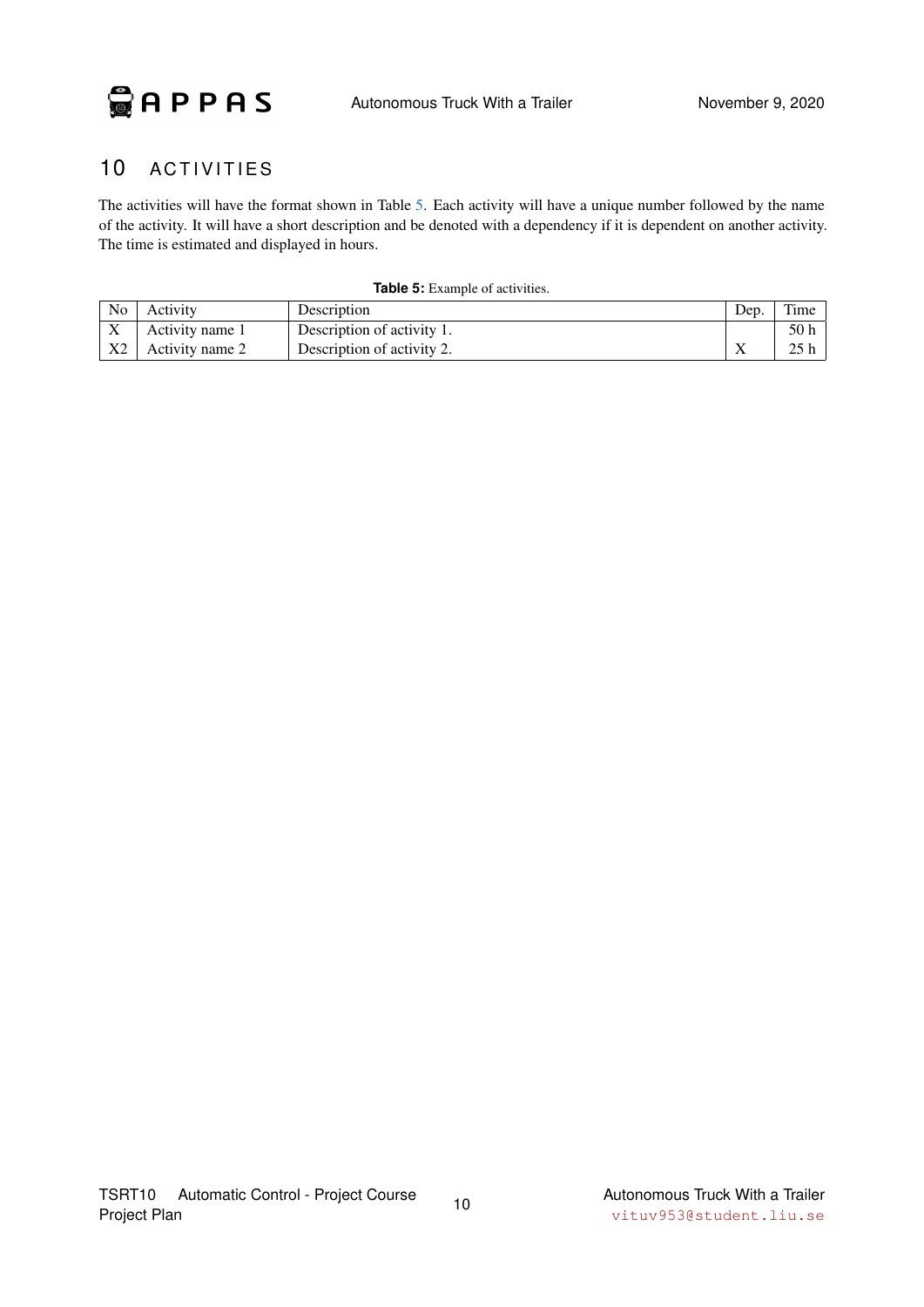

#### <span id="page-14-0"></span>**10.1 General activities**

<span id="page-14-1"></span>General activities for the project are listed in Table [6.](#page-14-1)

<span id="page-14-2"></span>

| No             | Activity             | Description                                                        | Dep.           | Time             |
|----------------|----------------------|--------------------------------------------------------------------|----------------|------------------|
| $\mathbf{1}$   | Requirement          | Establish a requirement specification.                             |                | 60 <sub>h</sub>  |
|                | specification        |                                                                    |                |                  |
| $\mathfrak{2}$ | Project plan         | Establish a project plan.                                          |                | 50 <sub>h</sub>  |
| 3              | Time plan            | Establish a time plan.                                             | $\overline{2}$ | 20 <sub>h</sub>  |
| $\overline{4}$ | Design specification | Establish a design specification.                                  |                | 100 <sub>h</sub> |
| 5              | Test Plan            | Establish a test plan.                                             |                | 30 <sub>h</sub>  |
| 6              | <b>Test Protocol</b> | Establish a test protocol.                                         |                | 20 <sub>h</sub>  |
| 7              | <b>User Manual</b>   | Produce a user manual.                                             |                | 30 <sub>h</sub>  |
| 8              | Technical            | Establish a technical documentation.                               |                | 80 <sub>h</sub>  |
|                | Documentation        |                                                                    |                |                  |
| 9              | After Study          | Conduct an after study.                                            |                | 22 <sub>h</sub>  |
| 10             | Poster               | Create a poster.                                                   |                | 20 <sub>h</sub>  |
| 11             | Web Page             | Create a web page.                                                 |                | 30 <sub>h</sub>  |
| 12             | Movie                | Produce a movie showing the final product.                         |                | 15 <sub>h</sub>  |
| 13             | Deliveries           | TG delivery meetings.                                              |                | 55 h             |
| 14             | Meetings             | Meetings held by the project group.                                |                | 326 h            |
| 15             | Administration       | General administrative work.                                       |                | 30 <sub>h</sub>  |
| 16             | ROS research         | Research and learning ROS.                                         |                | 60 <sub>h</sub>  |
| 17             | Understand the       | Go through and read the already implemented code.                  |                | 100 <sub>h</sub> |
|                | implemented code     |                                                                    |                |                  |
| 18             | Test last year       | Try last year's code and see how it behaves.                       |                | 40h              |
|                | implementation       |                                                                    |                |                  |
| 19             | Learn basic Git      | Learn cloning, pulling, committing, pushing and reviewing code us- |                | 20 <sub>h</sub>  |
|                |                      | ing Git.                                                           |                |                  |
| 20             | Test mounted         | Make sure the already mounted sensors are tested and produces rea- |                | 8 h              |
|                | sensors              | sonable data.                                                      |                |                  |
| 21             | Testing              | Conduct the tests specified in the test plan.                      |                | 110h             |

**Table 6:** General activities.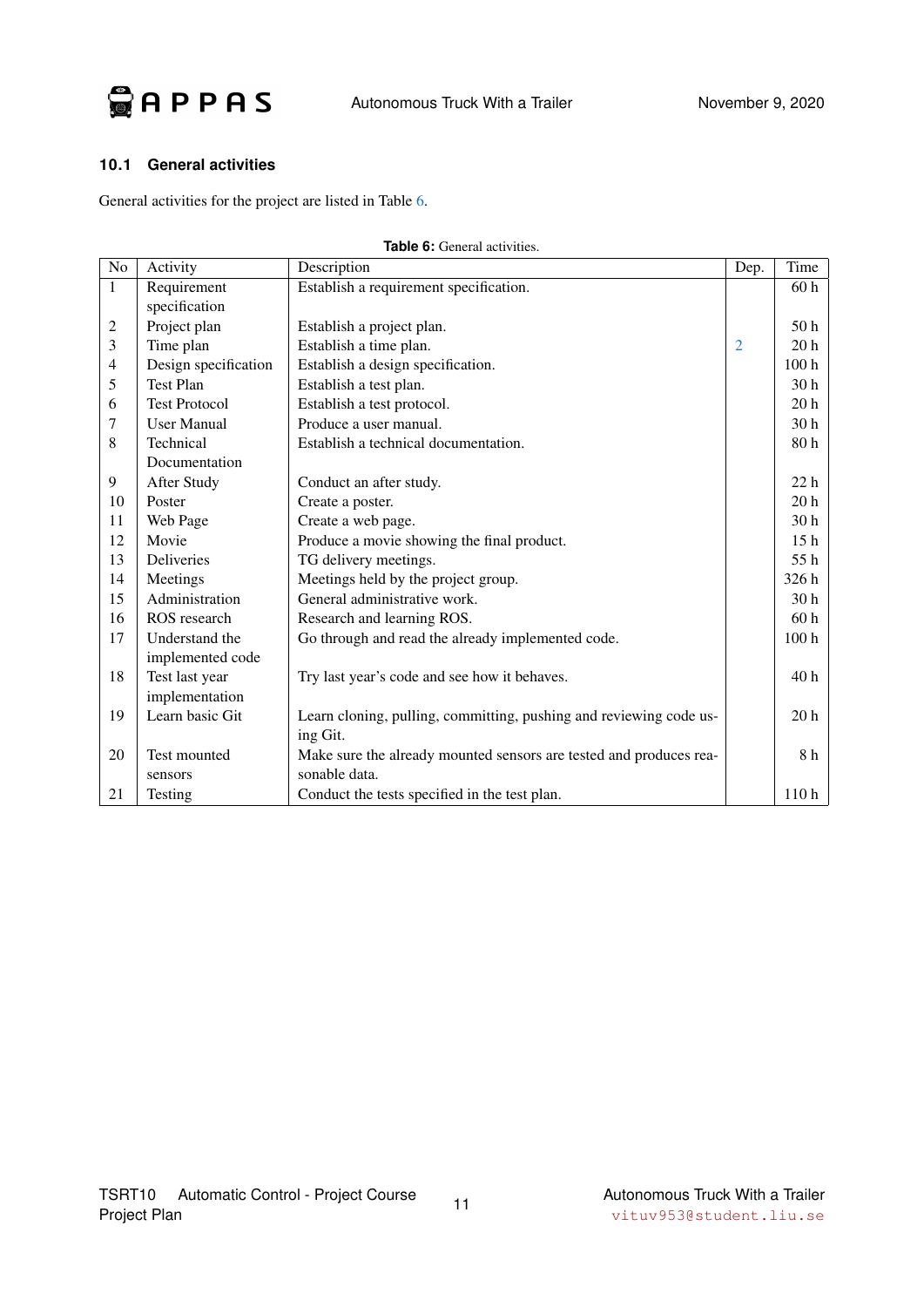

#### <span id="page-15-0"></span>**10.2 Controller system**

<span id="page-15-1"></span>Activities related to the MPC controller system are listed in Table [7.](#page-15-1)

<span id="page-15-3"></span><span id="page-15-2"></span>

| No | Activity            | Description                                                            | Dep. | Time            |
|----|---------------------|------------------------------------------------------------------------|------|-----------------|
| 22 | <b>MPC</b> Research | Gather information about MPC and how it can be implemented and         |      | 150 h           |
|    |                     | which extensions that is appropriate.                                  |      |                 |
| 23 | Send and receive    | Make sure that the MPC controller can send and receive data from       |      | 50 <sub>h</sub> |
|    | data                | affected subsystems.                                                   |      |                 |
| 24 | Calibration on      | Construct a calibration system that corrects the steering angle of the |      | 40h             |
|    | startup             | wheels at the start of a mission.                                      |      |                 |
| 25 | Basic MPC           | Implement a general MPC on the RPi.                                    | 22   | 150h            |
| 26 | Interface           | Implement a simple development interface for easy handling of the      | 25   | 32 <sub>h</sub> |
|    |                     | MPC parameters.                                                        |      |                 |
| 27 | MPC extensions      | Improve the MPC with extensions.                                       | 25   | 190 h           |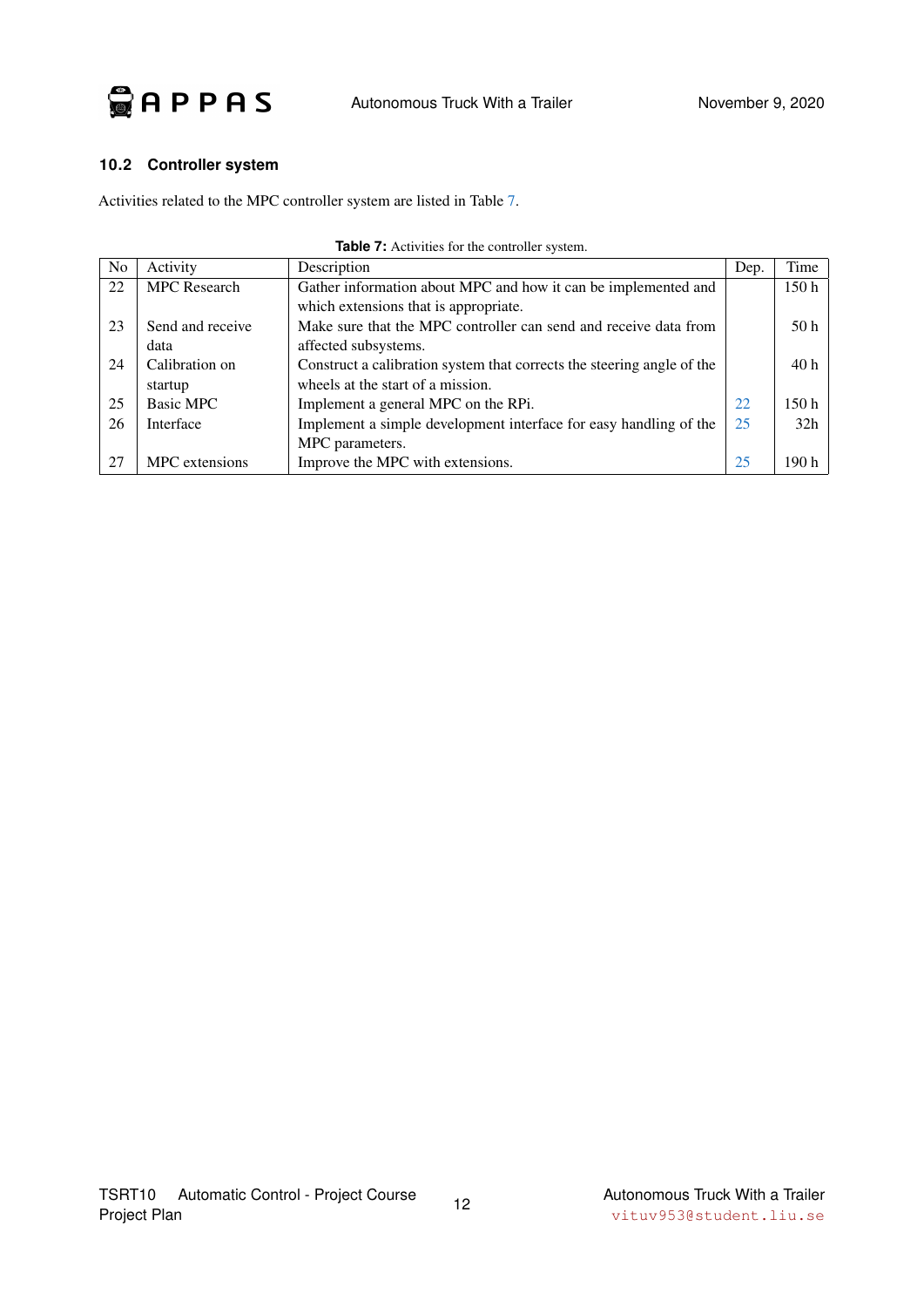

### <span id="page-16-0"></span>**10.3 Communications system**

<span id="page-16-1"></span>Activities related to the communications system are listed in Table [8.](#page-16-1)

<span id="page-16-4"></span><span id="page-16-3"></span><span id="page-16-2"></span>

| No | Activity             | Description                                                        | Dep. | Time            |
|----|----------------------|--------------------------------------------------------------------|------|-----------------|
| 28 | Sketch the ROS       | Sketch the communication between files in the ROS structure.       |      | 10 <sub>h</sub> |
|    | structure            |                                                                    |      |                 |
| 29 | Install required     | Download and install software required for booting up the RPi on a |      | 2 <sub>h</sub>  |
|    | start-up software    | SD-card.                                                           |      |                 |
| 30 | Install ROS software | Download and install software that is required for running ROS on  | 29   | 3 <sub>h</sub>  |
|    | on the RPi           | the RPi.                                                           |      |                 |
| 31 | Migrate already      | Migrate and compile the master node from the already existing ROS  | 30   | 3 <sub>h</sub>  |
|    | existing master node | project.                                                           |      |                 |
| 32 | Migrate already      | Migrate and compile the motion planner node from the already ex-   | 30   | 3 <sub>h</sub>  |
|    | existing motion      | isting ROS project.                                                |      |                 |
|    | planner node         |                                                                    |      |                 |
| 33 | Test ROS system      | Make sure connection is established between systems.               | 31   | 5 h             |
| 34 | Test mounted         | Make sure connection is established between sensors and ROS inter- | 31   | 8 h             |
|    | sensors on ROS       | face and that it produces reasonable data.                         |      |                 |
| 35 | Establish a start-up | Establish a script which start the ROS system when the RPi is con- | 29   | 2 <sub>h</sub>  |
|    | script               | nected to a power supply.                                          |      |                 |
| 36 | Establish SSH        | Enable an SSH connection between RPi and laptop.                   | 29   | 2 <sub>h</sub>  |
|    | connection to RPi    |                                                                    |      |                 |
| 37 | Optimize already     | Optimize existing code on ROS nodes.                               |      | 40 <sub>h</sub> |
|    | existing code        |                                                                    |      |                 |
| 38 | Model holder for RPi | Model a holder which can attach the RPi and the power supply to    |      | 10 <sub>h</sub> |
|    | and power supply     | the truck.                                                         |      |                 |

|  |  |  | Table 8: Activities for the communications system. |  |
|--|--|--|----------------------------------------------------|--|
|--|--|--|----------------------------------------------------|--|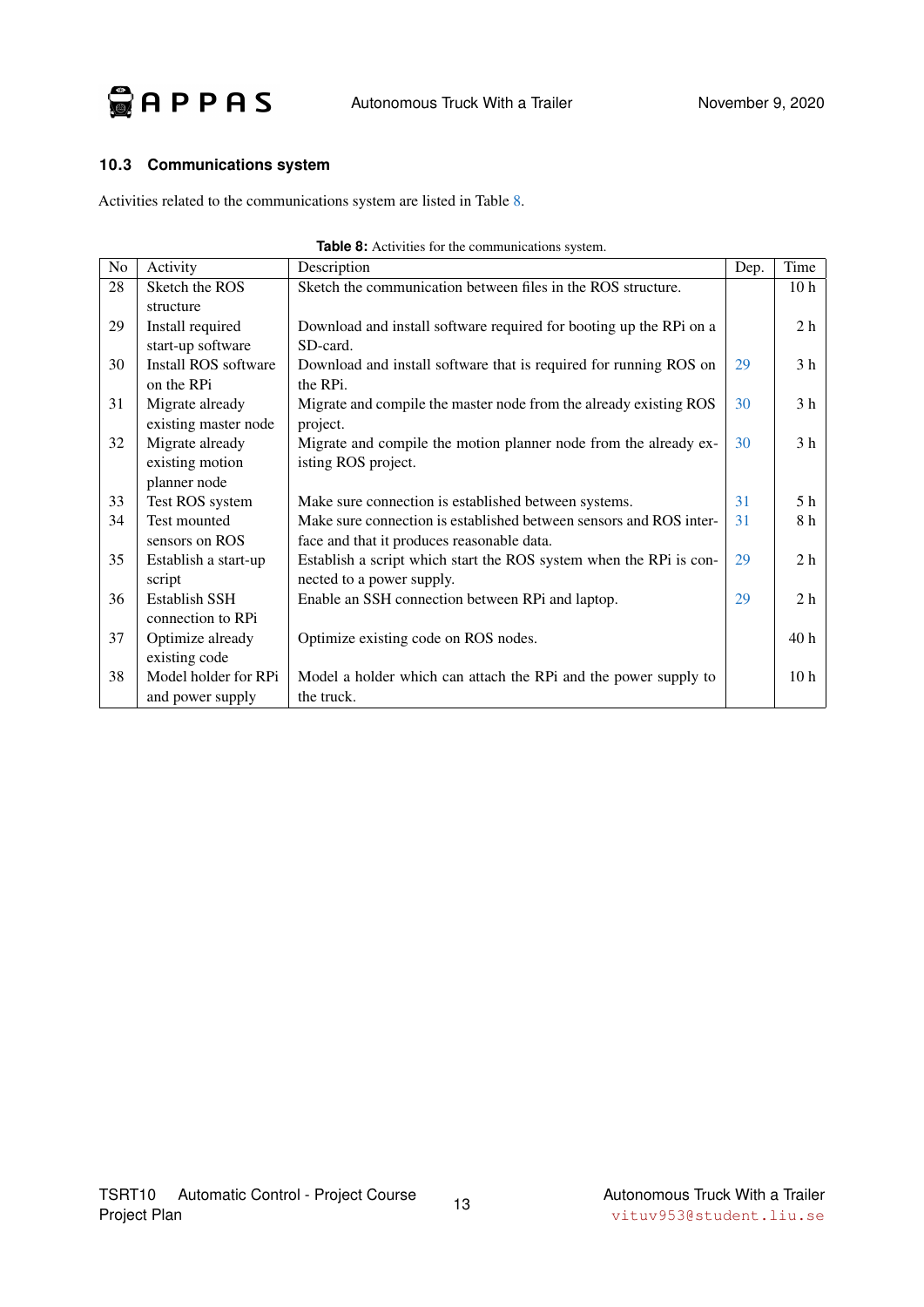

#### <span id="page-17-0"></span>**10.4 Visualization system**

<span id="page-17-3"></span>Activities related to the visualization system are listed in Table [9.](#page-17-3)

<span id="page-17-5"></span><span id="page-17-4"></span>

| N <sub>o</sub> | Activity             | Description                                                          | Dep. | Time            |
|----------------|----------------------|----------------------------------------------------------------------|------|-----------------|
| 39             | Computer - projector | Establish a connection between the projector and the computer in     |      | 1 <sub>h</sub>  |
|                | connection           | Visionen.                                                            |      |                 |
| 40             | RPi - computer       | Establish a Wifi connection between the RPi and the computer in      |      | 40h             |
|                | connection           | Visionen.                                                            |      |                 |
| 41             | Receive truck and    | Investigate current visualization signals.                           | 40   | 20 <sub>h</sub> |
|                | obstacle position    |                                                                      |      |                 |
| 42             | Calibration          | Make sure displayed position and real position of truck is the same. | 41   | 20 <sub>h</sub> |
| 43             | Receive motion plan  | Receiving the planned path at the start of the mission.              | 40   | 40h             |
|                | from RPi             |                                                                      |      |                 |
| 44             | Display motion plan  | Display the offline calculated motion plan.                          | 43   | 160h            |
| 45             | Display driven path  | Continuously display the path driven by the truck.                   | 40   | 60h             |
| 46             | Display online       | Continuously displaying the improvements of the motion plan.         | 40   | 40h             |
|                | improvements         |                                                                      |      |                 |

#### **Table 9:** Activities for the visualization system.

#### <span id="page-17-6"></span><span id="page-17-1"></span>**10.5 Simulation system**

<span id="page-17-7"></span>Activities related to the simulation system are listed in Table [10.](#page-17-7)

| Table 10: Activities for the simulation system. |  |  |  |  |
|-------------------------------------------------|--|--|--|--|
|-------------------------------------------------|--|--|--|--|

<span id="page-17-8"></span>

| N <sub>0</sub> | Activity            | Description                                                        | Dep. | Time            |
|----------------|---------------------|--------------------------------------------------------------------|------|-----------------|
| 47             | Display obstacles   | Implement the software for showing the obstacles.                  |      | 20 <sub>h</sub> |
| 48             | Connect the planner | Implement the needed software to connect the simulator with the    |      | 30 <sub>h</sub> |
|                |                     | planner.                                                           |      |                 |
| 49             | Display planned     | Implement the software for showing the planned trajectory.         |      | 40 <sub>h</sub> |
|                | trajectory          |                                                                    |      |                 |
| 50             | Simulate movement   | Implement software for simulating the movements of the truck ac-   |      | 30 <sub>h</sub> |
|                |                     | cording to the controller.                                         |      |                 |
| 51             | Display simulated   | Implement the software for showing the simulated trajectory of the | 50   | 40 <sub>h</sub> |
|                | trajectory          | truck.                                                             |      |                 |
| 52             | Improve simulation  | Improve the already implemented simulation program.                | 50   | 48 h            |

#### <span id="page-17-2"></span>**10.6 Buffer time**

Remaining time used for unplanned activities. [11.](#page-18-6)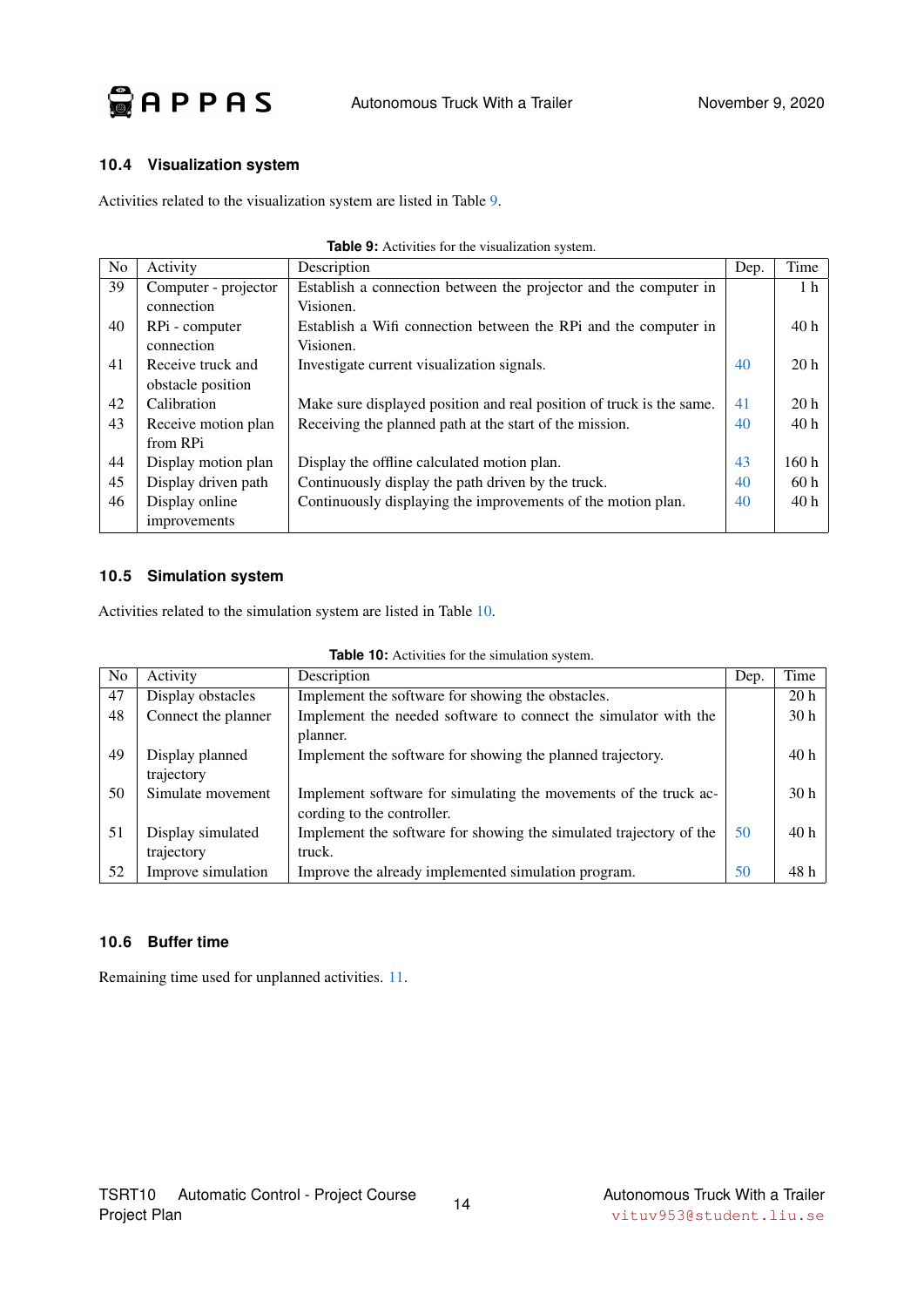#### **Table 11:** Buffer time.

<span id="page-18-6"></span>

| No<br>____   | . I V 1       | <b>Description</b>                     | Dep | m.<br>Time |
|--------------|---------------|----------------------------------------|-----|------------|
| $\sim$<br>ັ້ | $^{c}$<br>ame | $\sim$<br>$\sim$<br>time<br>Бu<br>гте1 |     | - 1 U.<br> |

### <span id="page-18-0"></span>11 TIMETABLE

The time plan describes when and by who each activity should be performed by. It also states how long time an activity should take. The time plan is appended in an Excel document. The time plan can be modified as the project proceeds.

### <span id="page-18-1"></span>12 QUALITY PLAN

To maintain a high quality and a sense of consistency in the product, a test plan will be conducted and all developed software will be reviewed before published.

#### <span id="page-18-2"></span>**12.1 Reviews**

The project group will use Git when developing the software. It will follow the formatting that is already used by the previous project groups and no new code will be developed in the master branch. The formatting used before complies with the Google code standard for [C++](https://google.github.io/styleguide/cppguide.html) and [Python.](https://google.github.io/styleguide/pyguide.html) All code will be published through a merge request and reviewed by another group member before merged into the master branch.

#### <span id="page-18-3"></span>**12.2 Test plan**

A test plan will be established that will describe the tests needed for testing each subsystem independently and the complete system. The tests will be designed to ensure that all requirements in the requirement specification are fulfilled to be able to pass.

### <span id="page-18-4"></span>13 RISK ANALYSIS

During this project there are no real risks of physical injuries connected to the project. However during the prevailing circumstances (Covid-19), some measures will be taken to reduce the amount of physical meetings which will be replaced with meetings through different digital portals.

### <span id="page-18-5"></span>14 PRIORITIES

The requirements on level 1 and 2 will be prioritized. If there is a risk that a requirement will not be achieved, this will be renegotiated with the orderer. The project group will work on requirements on level 3 if time is available.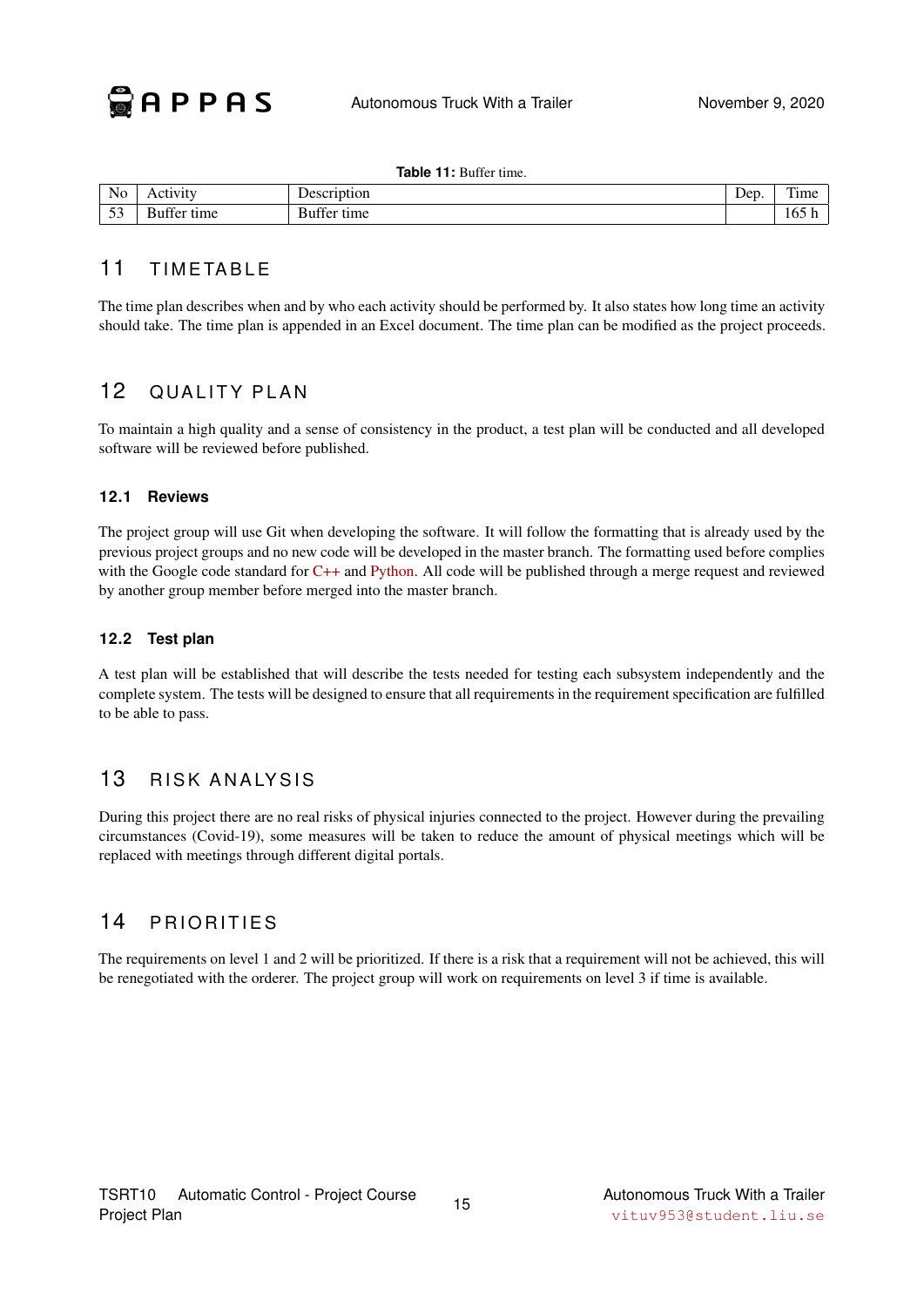

### <span id="page-19-0"></span>15 PROJECT CLOSING

A decision whether the project can be closed is taken on TG6. At this point, all requirements have to be fulfilled, except the ones that have been renegotiated with the orderer. At TG6, the poster, movie and all the documents will be delivered and published on the website. Furthermore, a week before TG6, the poster should be ready for printing and an after study should be made.